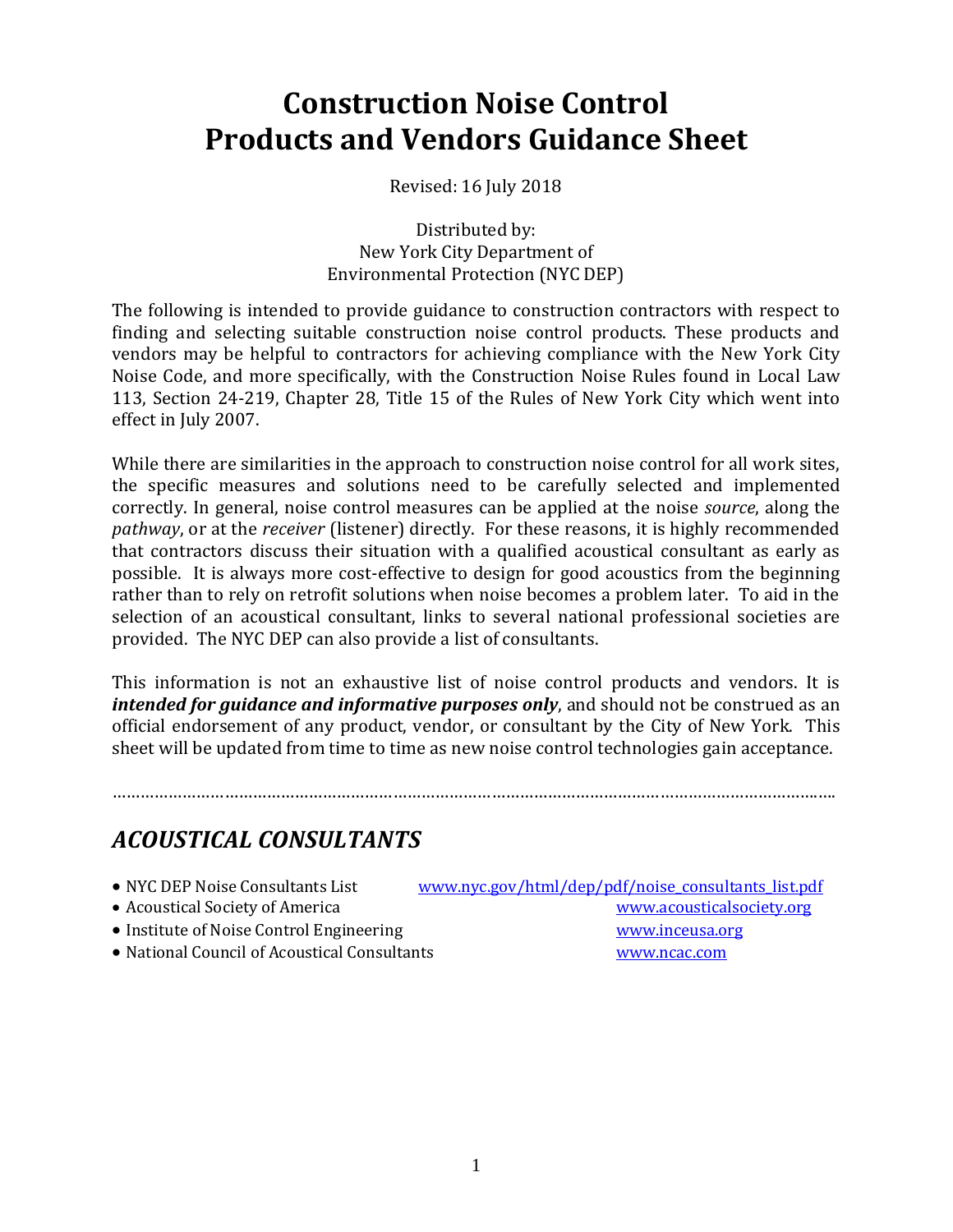### *SOURCE CONTROLS*

#### **BACKUP ALARMS**

- Preco Electronics 45, 200, 3000, 6000 Series [www.precosafety.com](http://www.precosafety.com/)
- 
- Grote Industries Model 73040, 73080 [www.grote.com](http://www.grote.com/)
- Brigade Electronics BBS-TEK Series [www.bbs-tek.com](http://www.bbs-tek.com/)

#### **JACKHAMMERS**

- Hilti (electric) TE 3000-AVR [www.hilti.com](http://www.hilti.com/) Makita (electric) Makita HM1810 [www.makita.com](http://www.makita.com/)
- Atlas Copco (pneumatic) TEX PE Series [www.atlascopco.com](http://www.atlascopco.com/)
- Chicago Pneumatic (pneumatic) CP 1240-S [www.cp.com](http://www.cp.com/)

#### **VACUUM EXCAVATORS (Vac-Trucks)**

 Guzzler LR ACE [www.guzzler.com](http://www.guzzler.com/) • GapVax **HV Series** HV Series [www.gapvax.com](http://www.gapvax.com/)

#### **PILE DRIVERS (Pushers)**

• Giken Silent Piler [www.giken.com/en/](http://www.giken.com/en/) • Hammer & Steel Z Pile Pusher [www.hammersteel.com](http://www.hammersteel.com/) • Dawson Silent Piling [www.dcpuk.com](http://www.dcpuk.com/)

#### **DOZERS**

John Deere K Series [www.deere.com](http://www.deere.com/)

#### **LOADERS**

 Volvo L Series [www.volvo.com](http://www.volvo.com/) • John Deere K and G Compact Series [www.deere.com](http://www.deere.com/)

#### **GRADERS**

- 
- 

#### **SCRAPERS**

- 
- 

#### **BACKHOES**

- 
- 
- 

#### **EXCAVATORS**

- 
- 
- 
- Caterpillar **900 Series WWW.cat.com/en\_US** 
	-

• Caterpillar **400 Series** [www.cat.com/en\\_US](http://www.cat.com/en_US) John Deere L Series (310, 410, 710) [www.deere.com](http://www.deere.com/) • Case 680C [www.casece.com](http://www.casece.com/)

Volvo EC and EW Series [www.volvo.com](http://www.volvo.com/)

• Ecco Group Smart Alarms, 500 & 700 Series [www.eccolink.com](http://www.eccolink.com/)

• Caterpillar **D** Series **WWW.cat.com/en\_US** 

• Caterpillar M Series M Notice M Notice 2012 M WWW.cat.com/en\_US John Deere G Series [www.deere.com](http://www.deere.com/)

 Caterpillar 600 Series [www.cat.com/en\\_US](http://www.cat.com/en_US) • John Deere **DC** and DE Series **[www.deere.com](http://www.deere.com/)** 

• John Deere G Series G Series [www.deere.com](http://www.deere.com/) • Caterpillar 300 Series [www.cat.com/en\\_US](http://www.cat.com/en_US)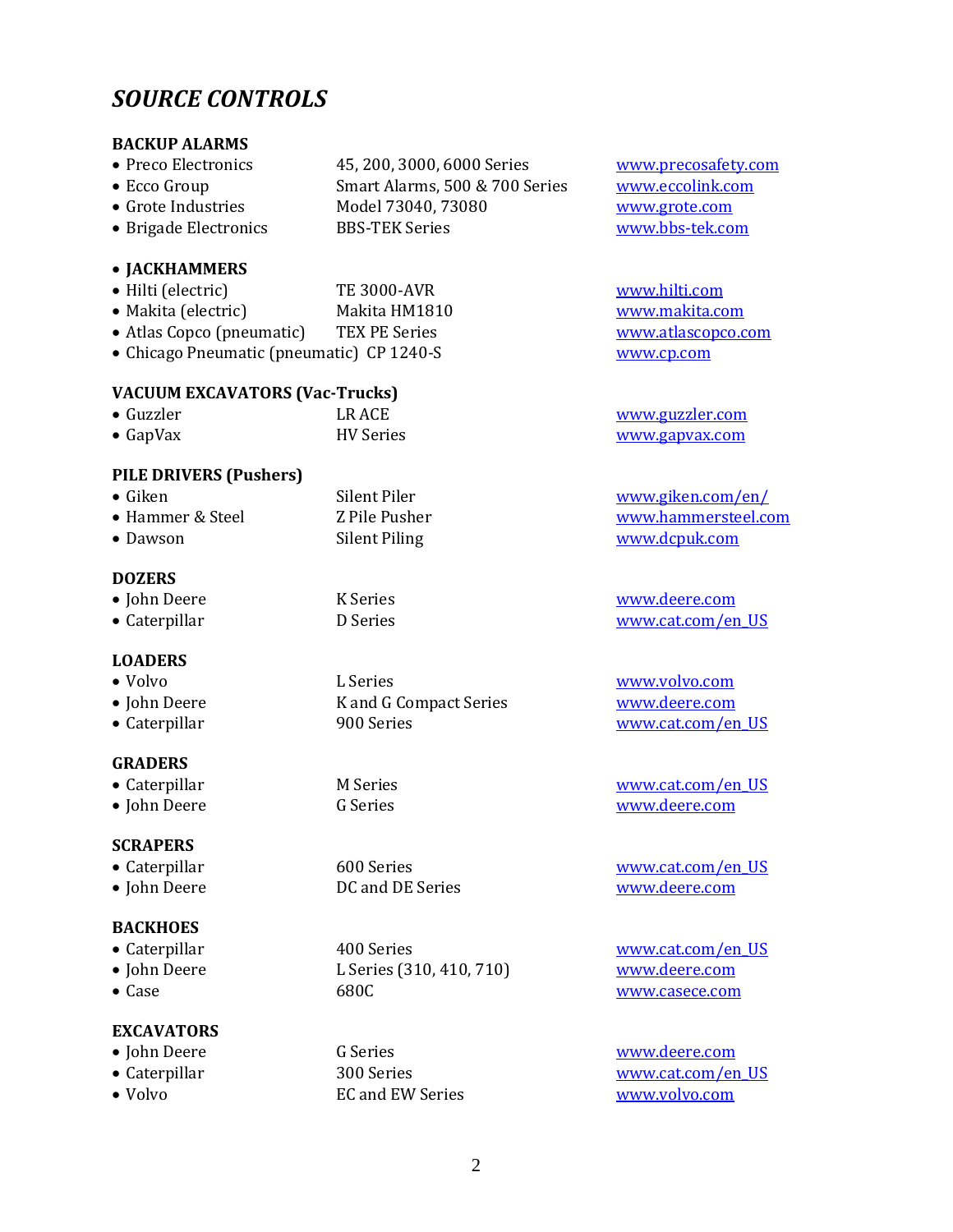| <b>TRACTORS</b><br>• John Deere<br>• Caterpillar               | 210L<br>621G                                                                          | www.deere.com<br>www.cat.com/en_US                              |
|----------------------------------------------------------------|---------------------------------------------------------------------------------------|-----------------------------------------------------------------|
| <b>HOE RAMS</b><br>• Chicago Pneumatic<br>• Allied             | CP 100, CP 400<br>HyRam, Rammer                                                       | www.cp.com<br>www.alliedcp.com                                  |
| <b>SKID STEERS</b><br>• Caterpillar<br>• John Deere            | 200 Series<br>300G Series                                                             | www.cat.com/en_US<br>www.deere.com                              |
| <b>DUMP TRUCKS</b><br>• John Deere<br>• Caterpillar<br>• Volvo | <b>ADT</b> (Articulated) Series<br>700 (Articulated) Series<br>A (Articulated) Series | www.deere.com<br>www.cat.com/en US<br>www.volvo.com             |
| <b>ROLLERS</b><br>• Multiquip                                  | AR20-2                                                                                | www.multiquip.com                                               |
| <b>CRANES</b><br>• Link-Belt<br>• American<br>• Bucyrus Erie   | ATC, HTC, RTC, HC<br>5299<br>30 <sub>B</sub>                                          | www.link-belt.com<br>www.americancrane.com<br>www.cat.com/en US |
| <b>GENERATORS</b><br>• Multiquip<br>• Atlas                    | WhisperWatt Ultra-Silent<br>iP Generator                                              | www.multiquip.com<br>www.atlascopco.com                         |
| <b>STREET SWEEPERS</b><br>$\bullet$ Elgin                      | GeoVac                                                                                | www.elginsweeper.com                                            |

• Schwarze **A-7000** A-7000 [www.schwarze.com](http://www.schwarze.com/)

## *PATHWAY CONTROLS*

#### **NOISE BARRIERS**

| $\bullet$ Carsonite | AcoustaShield     | www.carsonite.com     |
|---------------------|-------------------|-----------------------|
| • Sound Fighter     | LSE Sound Barrier | www.soundfighter.com  |
| $\bullet$ Kinetics  | Noise Block       | www.kineticsnoise.com |
|                     |                   |                       |

#### **NOISE CURTAINS**

- 
- 
- 

#### **SILENCERS & MUFFLERS**

- 
- 

• Sound Seal BBC-13-2 [www.soundseal.com](http://www.soundseal.com/) • Illbruck Acoustic SONEX Curtain [www.sonex-online.com](http://www.sonex-online.com/) • McGill AirSilence Fibersorb Curtains [www.mcgillairsilence.com](http://www.mcgillairsilence.com/)

• Babcock & Wilcox Silencers [www.babcock.com/universal](http://www.babcock.com/universal) • Burgess Aarding Silencers Silencers [www.cecoenviro.com](http://www.cecoenviro.com/)